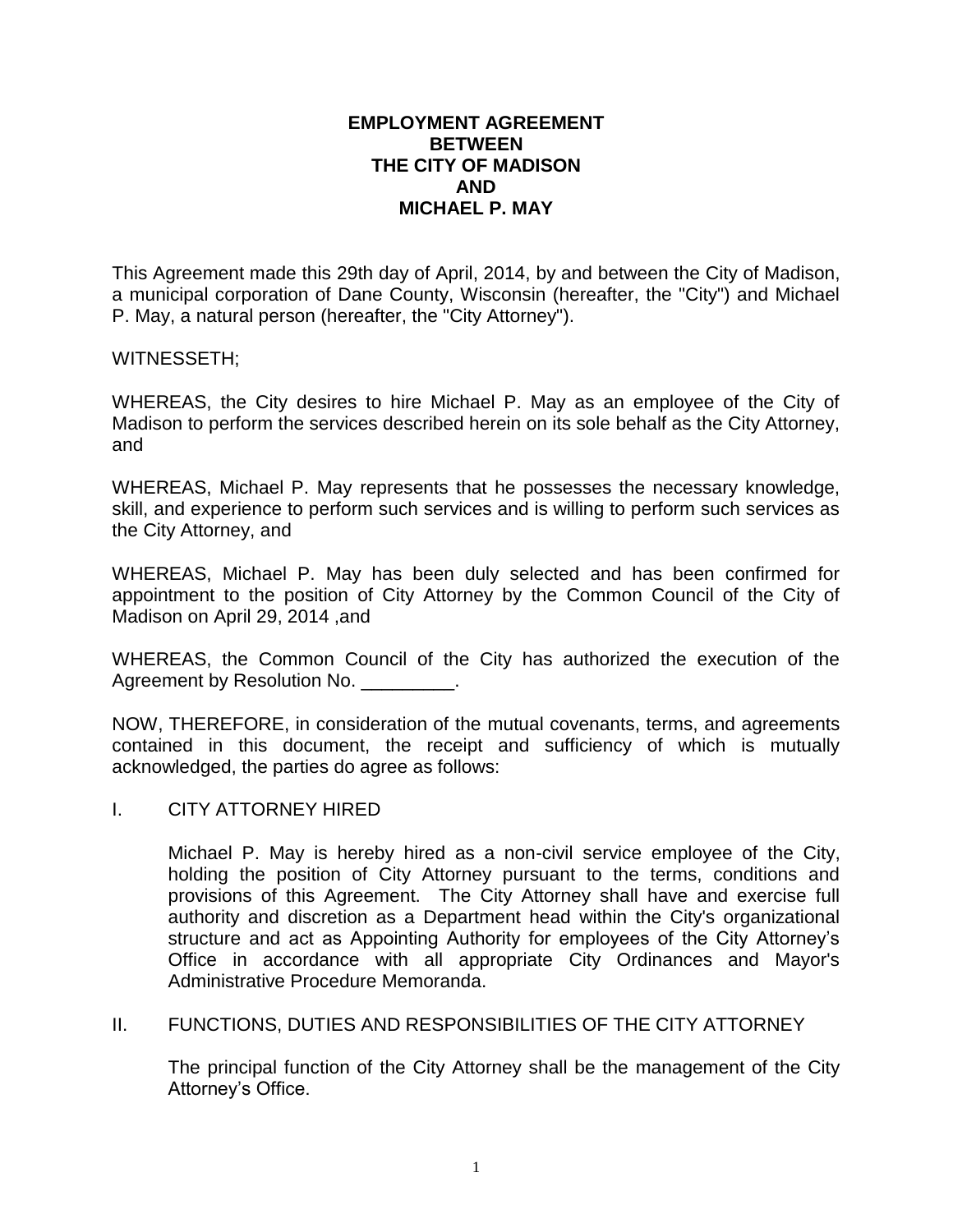A. The City Attorney shall plan, organize, direct, and evaluate all activities of the staff of the City Attorney's Office; provide leadership and direct all activities of the legal staff in prosecuting and defending cases arising out of a violation of City ordinances and/or in which the City is involved as a party; represent the interests of the City in all legal matters before any court or tribunal; and recommend, supervise, and evaluate the services of outside counsel, as appropriate.

The City Attorney shall provide leadership in the development and codification of all legal opinions prepared by the City Attorney's Office; provide high-level expertise and/or provide leadership in consulting with and advising City officials in complex legal matters.

The City Attorney shall serve as official reviser of the Ordinances; manage the development and codification of the City Ordinances; manage the preparation of all resolutions, deeds, contracts, and other legal documents and/or review all such documents for appropriate form and legality; pass upon titles; oversee all proceedings relating to the issuance of general obligation and revenue bonds, the condemnation of lands and properties, and the annexation and/or acquisition of territory; and perform and/or oversee the legal and procedural aspects relating to economic development and City financing and other complex projects.

The City Attorney shall attend Common Council meetings and serve as general counsel and parliamentarian for the City of Madison.

The City Attorney shall manage the operations of the City Attorney's Office, including the development and administration of the budget, the development and administration of office policies and the general administration of the office.

The City Attorney shall serve on and participate in and/or lead teams, committees, and problem solving efforts, as assigned by the Mayor.

The City Attorney shall have the duties and obligations in sec. 62.09 (12), Wis. Stats., and any other applicable state or local laws.

The City Attorney shall perform related work as required.

B. The City Attorney agrees to perform such functions and duties at a professional level of competence and efficiency. The City Attorney shall abide by all requirements of the laws of the State of Wisconsin, and of the ordinances, resolutions, regulations, rules and practices of the City which exist at the time of execution of this Agreement or which may, hereafter, be enacted or amended by the State of Wisconsin or the City in the exercise of their lawful authority. In the event a provision of this Agreement conflicts with any City ordinance, resolution, regulation, rule or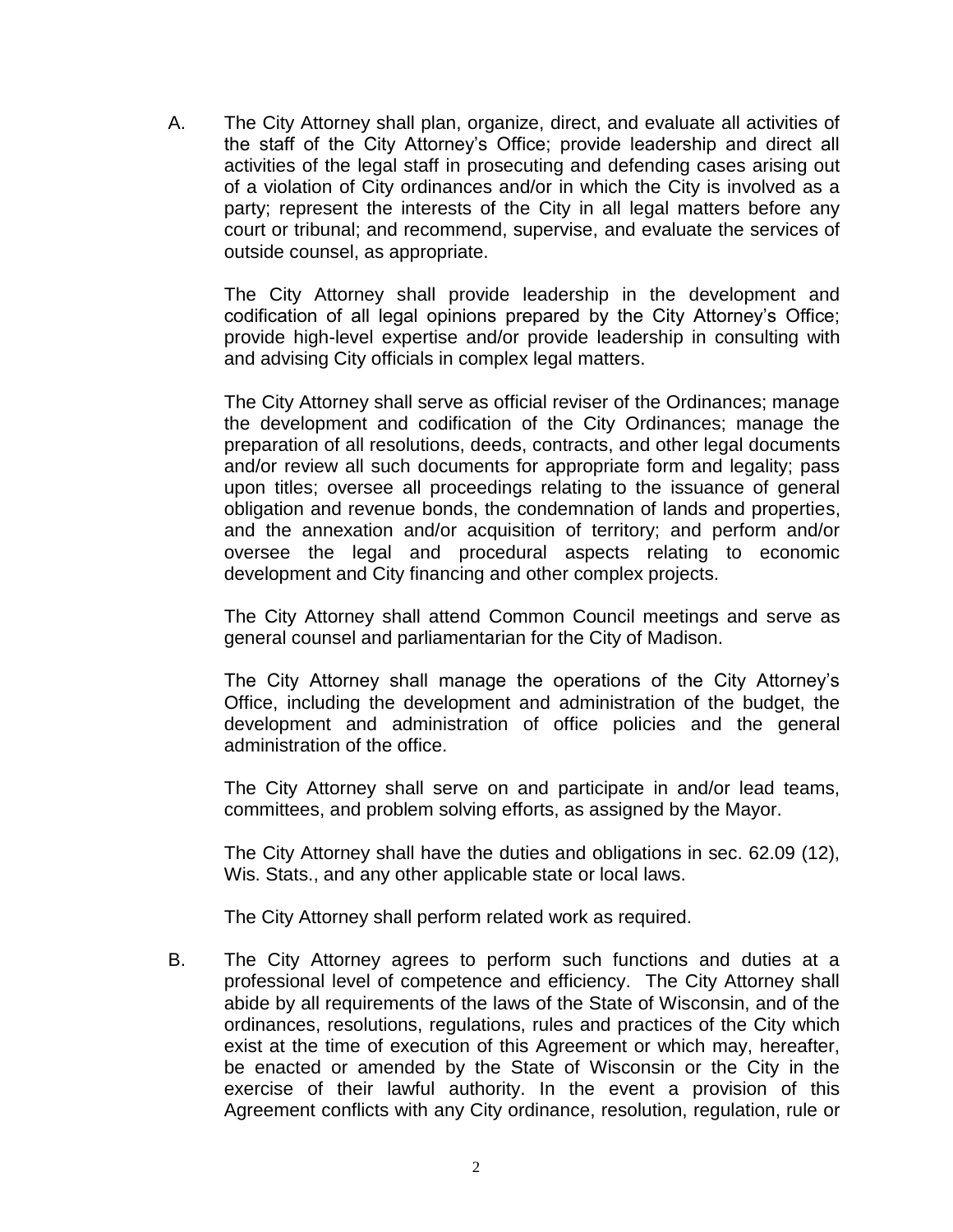policy, the provision of this Agreement shall control, except as provided in Madison General Ordinance 3.35.

- C. The City Attorney shall devote full time to the duties and responsibilities provided herein and shall engage in no pursuit which interferes with them. The Mayor, however, may approve the City Attorney's reasonable time away from the regular duties and responsibilities provided such time is approved in advance and taken as vacation leave or absence without pay.
- D. The standard City work week is 38.75 hours. However, the City Attorney shall have reasonable flexibility from this standard to accommodate additional time expended outside regular working hours required by attendance at meetings and the like. Such flexibility is not intended to provide or be used as additional vacation or other paid leave.
- E. The City Attorney shall have no right to make contracts or commitments for or on behalf of the City except as preauthorized by statute, ordinance or express written consent of the City.
- F. The City Attorney shall be subject to the City's residency requirement. The City Attorney expressly waives any right to challenge the City ordinance establishing a residency requirement for this position.

# III. COMPENSATION AND BENEFITS

- A. The City Attorney's initial year's salary shall be based on an annualized rate of \$148,055.96, which shall be paid in approximately equal biweekly payments according to regular City payroll practices. The effective date of said salary shall be May 17, 2014. Annual salary adjustments during the term of this Agreement may be made at the Mayor's discretion, subject to approval of the Common Council, as provided in the City's established managerial pay plan. The City Attorney shall not be entitled to receive any additional overtime compensation, compensatory time off, or bonuses.
- B. The City Attorney shall, in addition to the compensation provided in Paragraph A above, and except as otherwise set forth in this Agreement, be entitled to the following benefits:
	- 1. The City Attorney shall receive the same benefits as all other nonrepresented professional employees in Compensation Group 18 as may be provided and/or modified by the Madison General Ordinances, Resolution of the Common Council, Administrative Procedure Memoranda or other official City action in the following areas: Rights provided disabled employees, holiday, military, jury and bereavement leave, and paid time off; "floating holidays", life insurance options; option to participate in the dental program; sick leave accumulation, annual sick leave payoff and payoff and conversion upon retirement (subject to the forfeiture provisions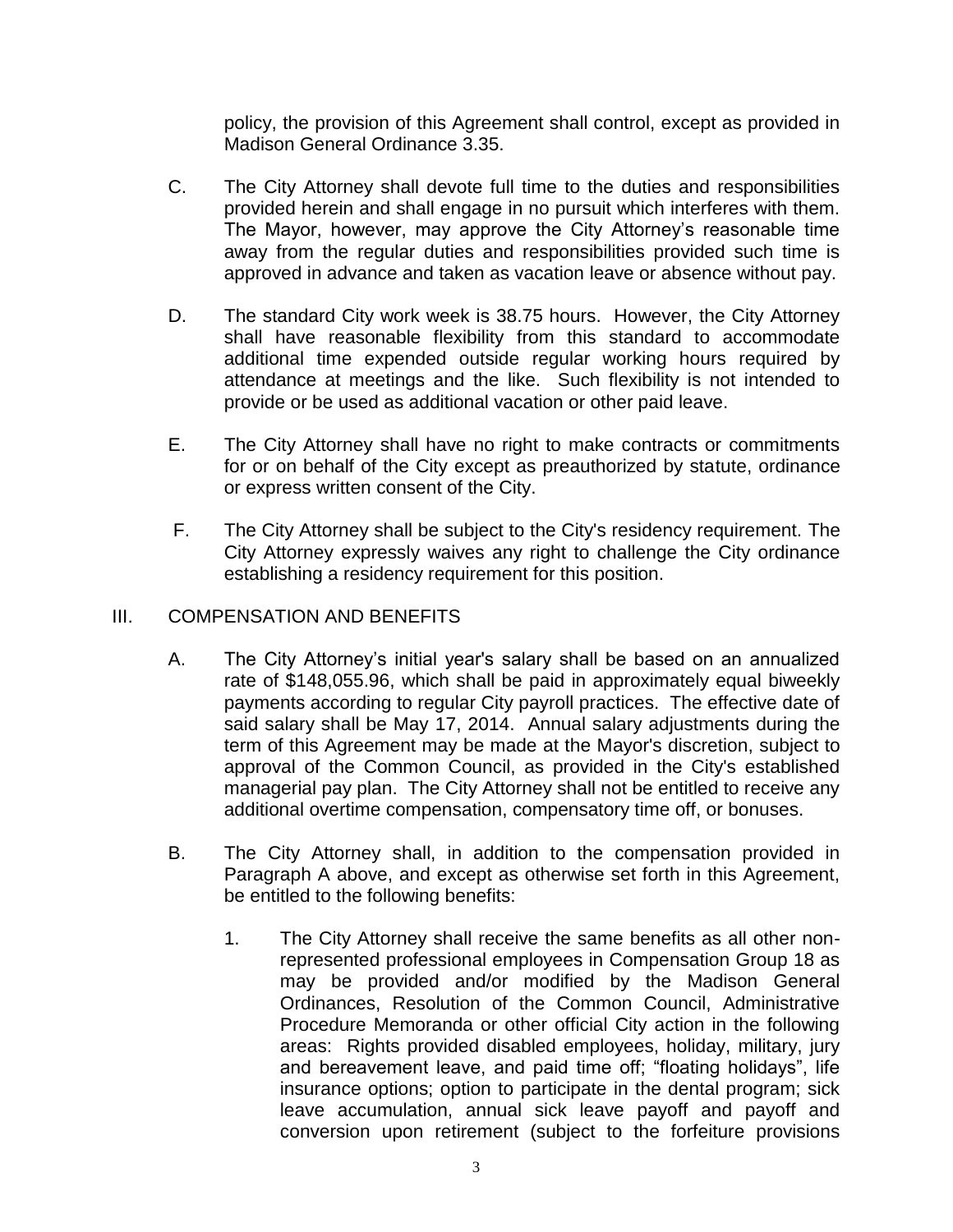contained in this Agreement); wage insurance options; Wisconsin Retirement Fund; deferred compensation options; health insurance options; worker's compensation and worker's compensation supplement; unemployment compensation; participation in the CARS programs; pre-tax "flexible spending" program options; and authorized leaves without compensation.

- 2. In addition to the monetary compensation and benefits provided in paragraph 1, the City Attorney shall be entitled to twenty-seven (27) days of vacation in each year of this agreement. Up to ten (10) days credited but unused vacation may be carried forward to the succeeding year. In rare instances, unused vacation in excess of ten (10) days may be carried forward to the succeeding year with the approval of the Mayor. Except as otherwise provided, the City Attorney shall be paid in full for credited but unused vacation existing at the expiration of this Agreement or upon the City Attorney's retirement, when qualified for receipt of Wisconsin Retirement Fund benefits.
- 3. The City Attorney shall be entitled to participate, at City expense, in professional seminars, workshops, and related meetings consistent with the role of City Attorney and according to applicable Administrative Procedure Memoranda, including attendance at 2 (two) annual conferences of the International Municipal Lawyers Association and attendance at the State Bar of Wisconsin Annual convention and the League of Municipalities Municipal Attorneys Institute legal seminars.
- 4. Dues for membership in the Wisconsin State Bar, American Bar Association, Dane County Bar Association, and related Sections, will be paid at City expense.
- 5. The City Attorney shall be evaluated at least annually by the Mayor to assess work performance. This feedback shall include the establishment of goals and assessment of challenges and accomplishments.
- 6. The City Attorney shall be reimbursed for relevant professional association dues.
- IV. TERM: RENEWAL OPPORTUNITY; NON-RENEWAL
	- A. This Agreement shall take effect on May 17, 2014, and shall expire on May 17, 2019, unless sooner terminated as provided herein.
	- B. The Mayor, in his/her sole discretion, may offer renewal of this Agreement to the City Attorney. The Mayor shall notify the City Attorney of the intent to renew the Agreement at least ninety (90) calendar days before the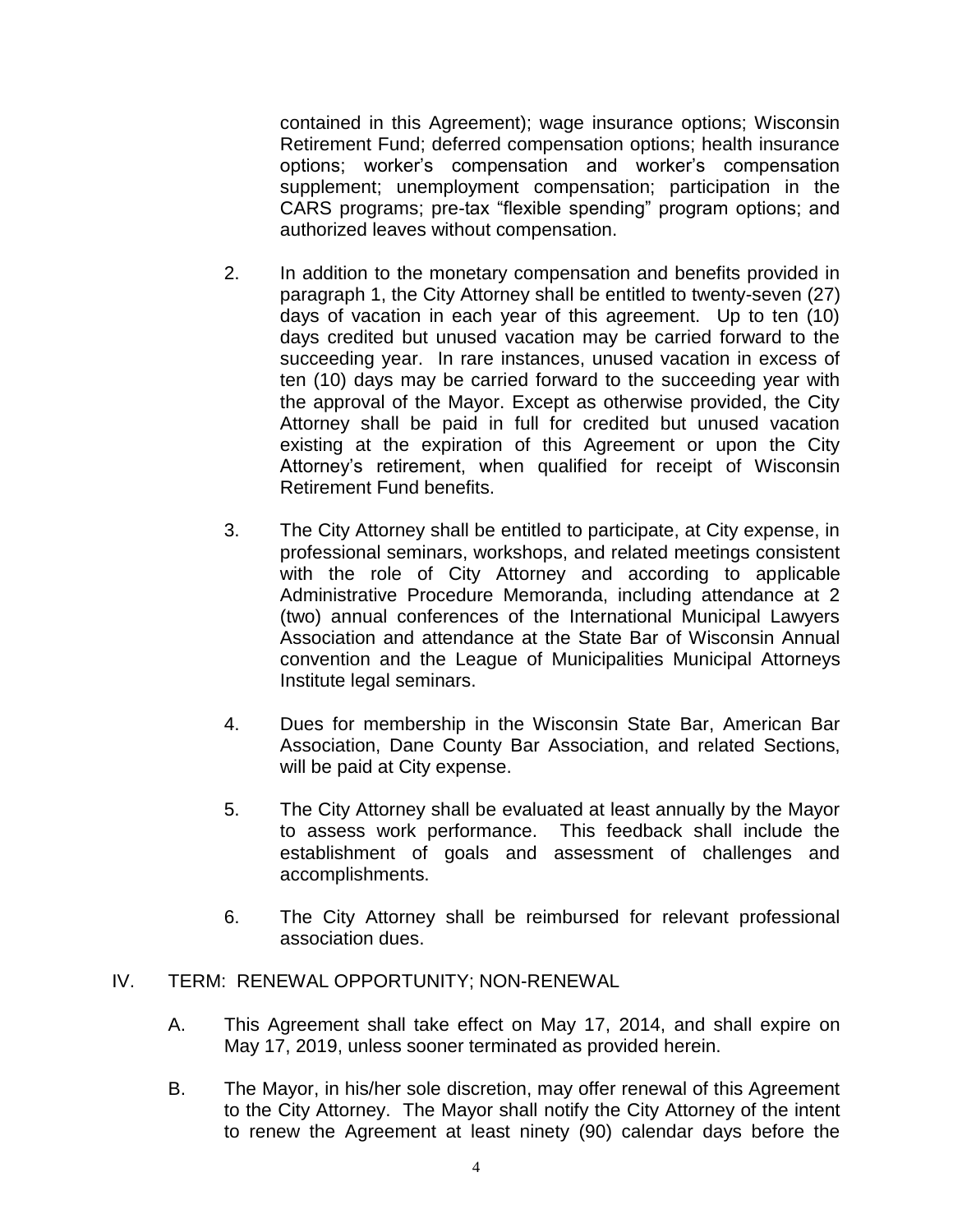expiration of this Agreement. Failure to so notify the City Attorney shall extend the term of this Agreement by the time of the delay in actual notification (but in no event for more than ninety (90) days) without change in the City Attorney's anniversary date, and shall not act as a full renewal of this Agreement. Renewal of this Agreement and of its provisions shall be subject to the approval of the Common Council. In the event the Common Council does not renew this Agreement, this Agreement will remain in effect for ninety (90) days following the non-renewal action by the Common Council or five (5) years from the date of this Agreement, whichever is later.

C. The Mayor, in his/her sole discretion, may elect not to offer renewal of this Agreement to the City Attorney. In such event, the Mayor shall notify the City Attorney of the intent not to renew the contract at least ninety (90) calendar days before the expiration of this Agreement. Failure to so notify shall extend the term of this Agreement by the time of the delay in actual notification (but in no event for more than ninety (90) days) and shall not act as a renewal of this Agreement. At the expiration of this Agreement, the parties' rights, duties, responsibilities and obligations shall end. However, after the first renewal of this Agreement, the City Attorney will, at the sole discretion of the Mayor, be eligible to take a voluntary demotion into any vacant or newly created position for which the City Attorney is qualified.

# V. PERSONNEL ACTIONS

The City Attorney is subject to the Mayor's supervision and is, during the term of this Agreement, subject to the Mayors authority to impose discipline on or to discharge the City Attorney as is provided in Sec. 3.53(16) of the Madison General Ordinances, or as may be renumbered or amended hereafter. The City Attorney shall be entitled to the procedural appeal and provisions contained in such subsection or as may be provided other non-represented employees at the time of imposition of suspension or discharge.

# VI. CITY OBLIGATIONS AND RIGHTS

The City shall provide staff, equipment, supplies and space which it deems reasonable, in its sole discretion, for the conduct of the work of the City Attorney. The City retains the sole right to determine the organizational structure and overall functioning of the City Attorney's Office.

# VII. REOPENING THE AGREEMENT

Either party may request that the Agreement be reopened for renegotiation if or when the City Attorney's duties or responsibilities change significantly. A "significant" change in the City Attorney's duties is defined as that degree of change in duties and responsibilities which would qualify a civil service position for reclassification pursuant to standard City personnel practices.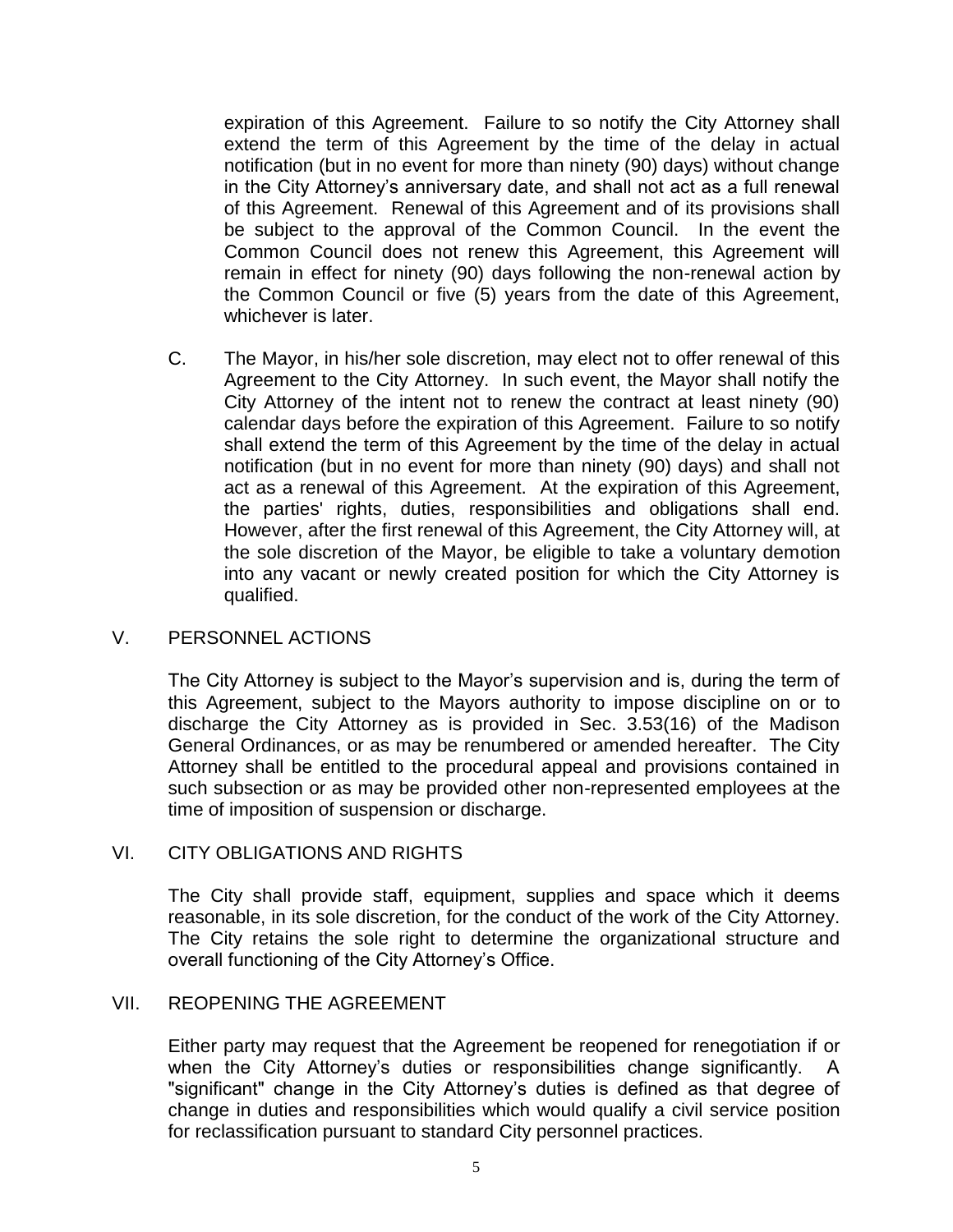Factors which may be considered include the addition or deletion of duties, changes in Departmental/Divisional services or the addition or deletion of programs. If there is no agreement, the original Agreement shall control and shall not be reopened. Agreement changes, if any, and any resulting reclassification of the position shall not be deemed the creation of a new position so as to require competition.

## VIII. LIABILITY PROTECTION

The City shall defend and indemnify the City Attorney against and for any and all demands, claims, suits, actions and legal proceedings brought against him in his official capacity or personally for acts performed within the scope of his employment to the extent and only to the extent authorized by the Wisconsin Statutes in effect at the time of the act complained of and as may be provided by any City insurance coverage for employees at such time.

### IX. DOCUMENTS AND MATERIALS PROPERTY OF THE CITY

All of the documents, materials, files, reports, data and the like which the City Attorney prepares or receives while this Agreement is in effect are the sole property of the City of Madison. The City Attorney will not publish any such materials or use them for any research or publication without attribution to the City other than as work performed pursuant to the terms of this Agreement.

### X. TERMINATION OF AGREEMENT

A. The City Attorney may unilaterally terminate this Agreement during its term. If the City Attorney unilaterally terminates this Agreement on less than ninety (90) calendar days notice in writing to the Mayor, the City Attorney shall forfeit all rights to recover the cash equivalent of accumulated sick leave, unused vacation leave, and all other future benefits. These forfeiture provisions shall not apply if the City Attorney retires from this position (upon qualifying for receipt of benefits pursuant to the Wisconsin Retirement Fund requirements.

If the City Attorney unilaterally terminates this agreement on 90 or more calendar days notice in writing to the Mayor, the City Attorney shall have rights to be paid the cash equivalent of accumulated sick leave, unused vacation leave, and all other future benefits.

B. The City Attorney's discharge (as provided for in Madison General Ordinance 3.53(16) during the term of this Agreement shall be deemed a breach of material provision of the Agreement. In the event of a discharge or other breach of a material provision of the Agreement by the City Attorney, the City Attorney shall forfeit all compensation and benefits from the date of notification of the breach by the City. This action shall not impact the receipt of benefits earned during the total period of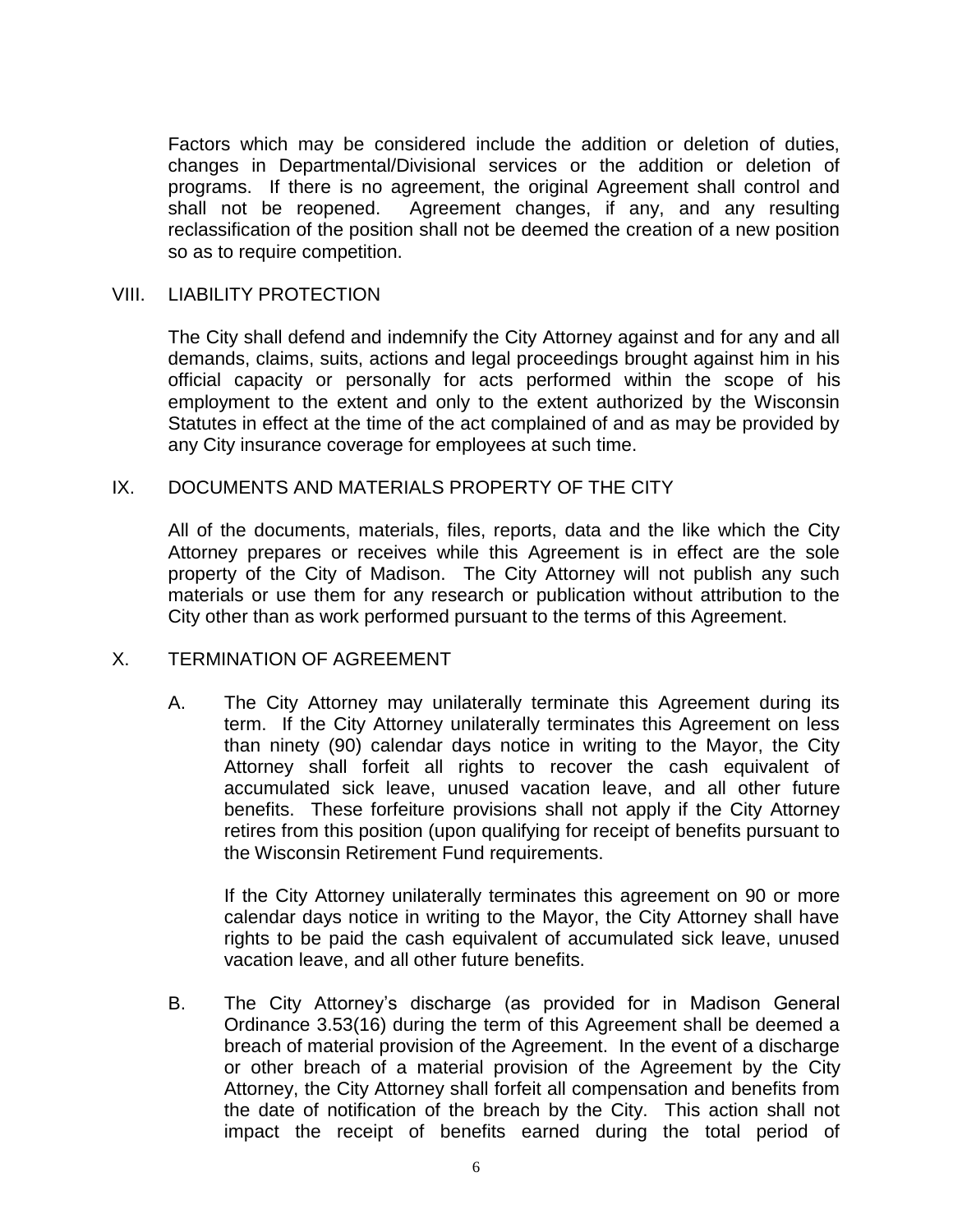employment. In the event of an alleged breach of a material provision of this Agreement by either party, the concerned party shall notify the other party in writing within thirty (30) working days, which shall be followed by a meeting of the parties to resolve the alleged breach. In the event the issue is not resolved, the City Attorney may pursue contract remedies.

C. The City retains the right, in its sole discretion, to abolish the position of City Attorney or to reorganize as it deems in the best interest of the City. In the event the City abolishes the position of City Attorney or reorganizes the City Attorney's Office to the extent that the position of City Attorney is no longer required, this Agreement shall terminate and all rights, duties and obligations of the parties shall mutually end without recourse one hundred eighty (180) calendar days after final approval of such abolishment of position or reorganization by the Common Council, except as provided in Madison General Ordinance 3.35.

### XI. NO ASSIGNMENT OR SUBCONTRACT

The City Attorney shall not assign or subcontract any interest or obligation under this Agreement.

### XII. AMENDMENT

This Agreement shall be amended only by written Addendum to Agreement of the parties approved and authorized for execution in the same fashion as this original Agreement.

### XIII. NO WAIVER

No failure to exercise and no delay in exercising any right, power or remedy on either party's part shall operate as a waiver thereof, nor shall any single or partial exercise of any right, power or remedy preclude any other or further exercise thereof, or the exercise of any other right, power, or remedy.

### XIV. ENTIRE AGREEMENT

No agreements, oral or written, express or implied, have been made by either party hereto, except as expressly provided herein. All prior agreements and negotiations are superseded hereby. This Agreement and any duly executed addenda or amendments thereto constitute the entire Agreement between the parties hereto.

### XV. SEVERABILITY

In the event any provisions of this Agreement are determined by any court of law to be unconstitutional, illegal, or unenforceable, it is the intention of the parties that all other provisions of this Agreement shall remain in full force and effect.